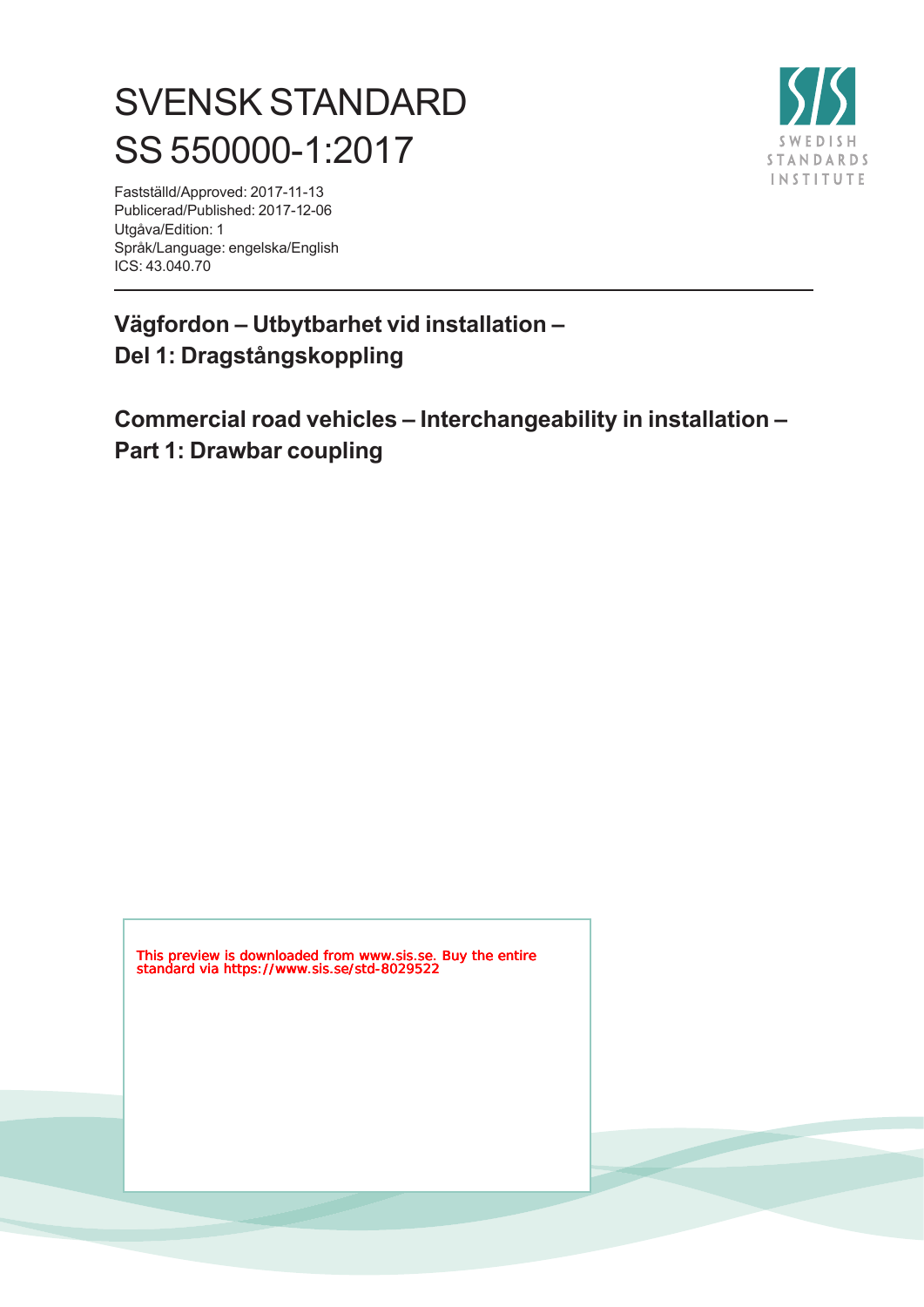## Standarder får världen att fungera

*SIS (Swedish Standards Institute) är en fristående ideell förening med medlemmar från både privat och offentlig sektor. Vi är en del av det europeiska och globala nätverk som utarbetar internationella standarder. Standarder är dokumenterad kunskap utvecklad av framstående aktörer inom industri, näringsliv och samhälle och befrämjar handel över gränser, bidrar till att processer och produkter blir säkrare samt effektiviserar din verksamhet.* 

#### **Delta och påverka**

Som medlem i SIS har du möjlighet att påverka framtida standarder inom ditt område på nationell, europeisk och global nivå. Du får samtidigt tillgång till tidig information om utvecklingen inom din bransch.

#### **Ta del av det färdiga arbetet**

Vi erbjuder våra kunder allt som rör standarder och deras tillämpning. Hos oss kan du köpa alla publikationer du behöver – allt från enskilda standarder, tekniska rapporter och standardpaket till handböcker och onlinetjänster. Genom vår webbtjänst e-nav får du tillgång till ett lättnavigerat bibliotek där alla standarder som är aktuella för ditt företag finns tillgängliga. Standarder och handböcker är källor till kunskap. Vi säljer dem.

#### **Utveckla din kompetens och lyckas bättre i ditt arbete**

Hos SIS kan du gå öppna eller företagsinterna utbildningar kring innehåll och tillämpning av standarder. Genom vår närhet till den internationella utvecklingen och ISO får du rätt kunskap i rätt tid, direkt från källan. Med vår kunskap om standarders möjligheter hjälper vi våra kunder att skapa verklig nytta och lönsamhet i sina verksamheter.

**Vill du veta mer om SIS eller hur standarder kan effektivisera din verksamhet är du välkommen in på www.sis.se eller ta kontakt med oss på tel 08-555 523 00.**

## Standards make the world go round

*SIS (Swedish Standards Institute) is an independent non-profit organisation with members from both the private and public sectors. We are part of the European and global network that draws up international standards. Standards consist of documented knowledge developed by prominent actors within the industry, business world and society. They promote cross-border trade, they help to make processes and products safer and they streamline your organisation.*

#### **Take part and have influence**

As a member of SIS you will have the possibility to participate in standardization activities on national, European and global level. The membership in SIS will give you the opportunity to influence future standards and gain access to early stage information about developments within your field.

#### **Get to know the finished work**

We offer our customers everything in connection with standards and their application. You can purchase all the publications you need from us - everything from individual standards, technical reports and standard packages through to manuals and online services. Our web service e-nav gives you access to an easy-to-navigate library where all standards that are relevant to your company are available. Standards and manuals are sources of knowledge. We sell them.

#### **Increase understanding and improve perception**

With SIS you can undergo either shared or in-house training in the content and application of standards. Thanks to our proximity to international development and ISO you receive the right knowledge at the right time, direct from the source. With our knowledge about the potential of standards, we assist our customers in creating tangible benefit and profitability in their organisations.

**If you want to know more about SIS, or how standards can streamline your organisation, please visit www.sis.se or contact us on phone +46 (0)8-555 523 00**



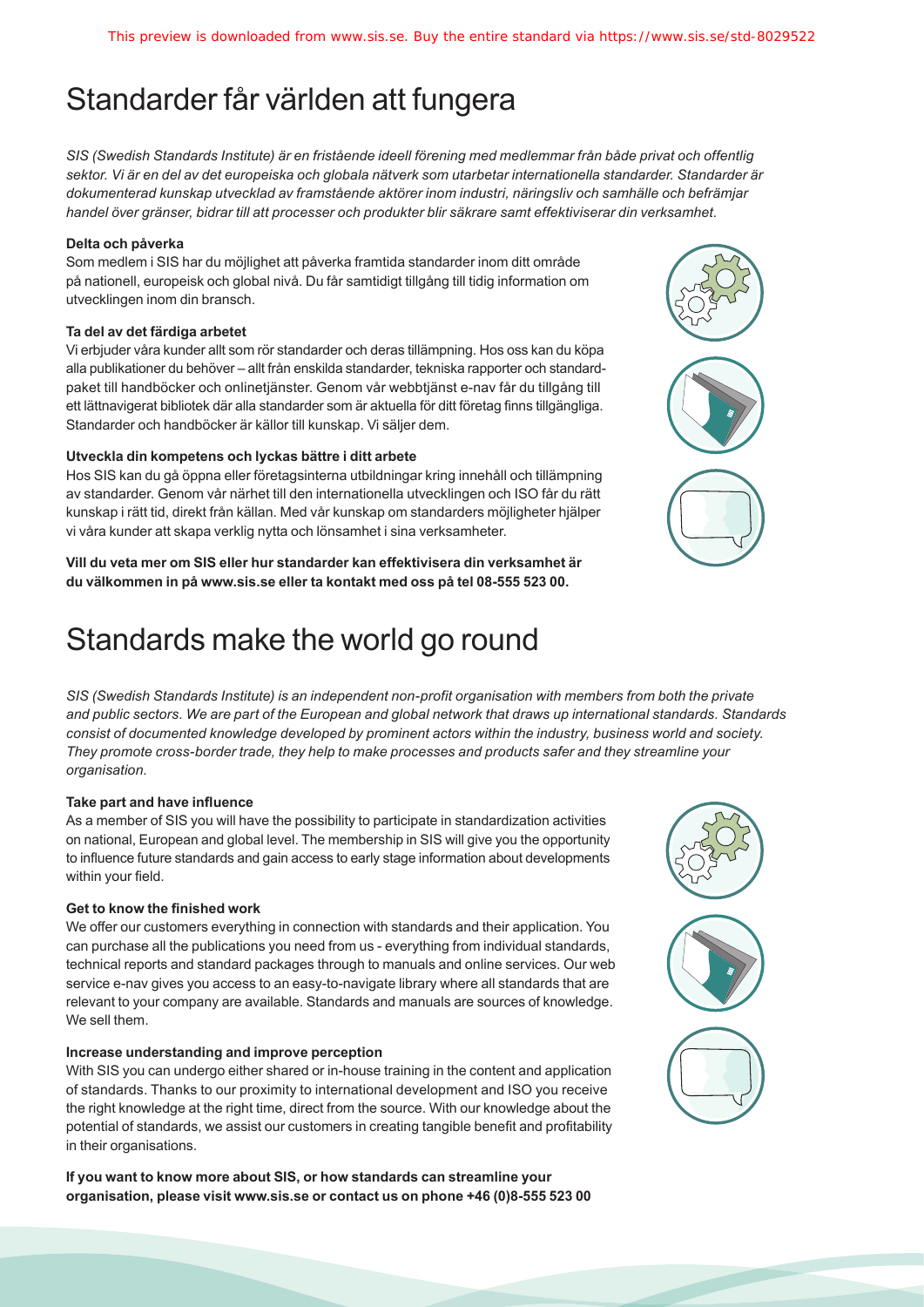This preview is downloaded from www.sis.se. Buy the entire standard via https://www.sis.se/std-8029522

© Copyright/Upphovsrätten till denna produkt tillhör SIS, Swedish Standards Institute, Stockholm, Sverige. Användningen av denna produkt regleras av slutanvändarlicensen som återfinns i denna produkt, se standardens sista sidor.

© Copyright SIS, Swedish Standards Institute, Stockholm, Sweden. All rights reserved. The use of this product is governed by the end-user licence for this product. You will find the licence in the end of this document.

*Upplysningar om sakinnehållet i standarden lämnas av SIS, Swedish Standards Institute, telefon 08-555 520 00. Standarder kan beställas hos SIS Förlag AB som även lämnar allmänna upplysningar om svensk och utländsk standard.*

*Information about the content of the standard is available from the Swedish Standards Institute (SIS), telephone +46 8 555 520 00. Standards may be ordered from SIS Förlag AB, who can also provide general information about Swedish and foreign standards.*

Standarden är framtagen av kommittén för Sammankoppling av fordon samt utvändiga anordningar, SIS/TK 234.

Har du synpunkter på innehållet i den här standarden, vill du delta i ett kommande revideringsarbete eller vara med och ta fram andra standarder inom området? Gå in på www.sis.se - där hittar du mer information.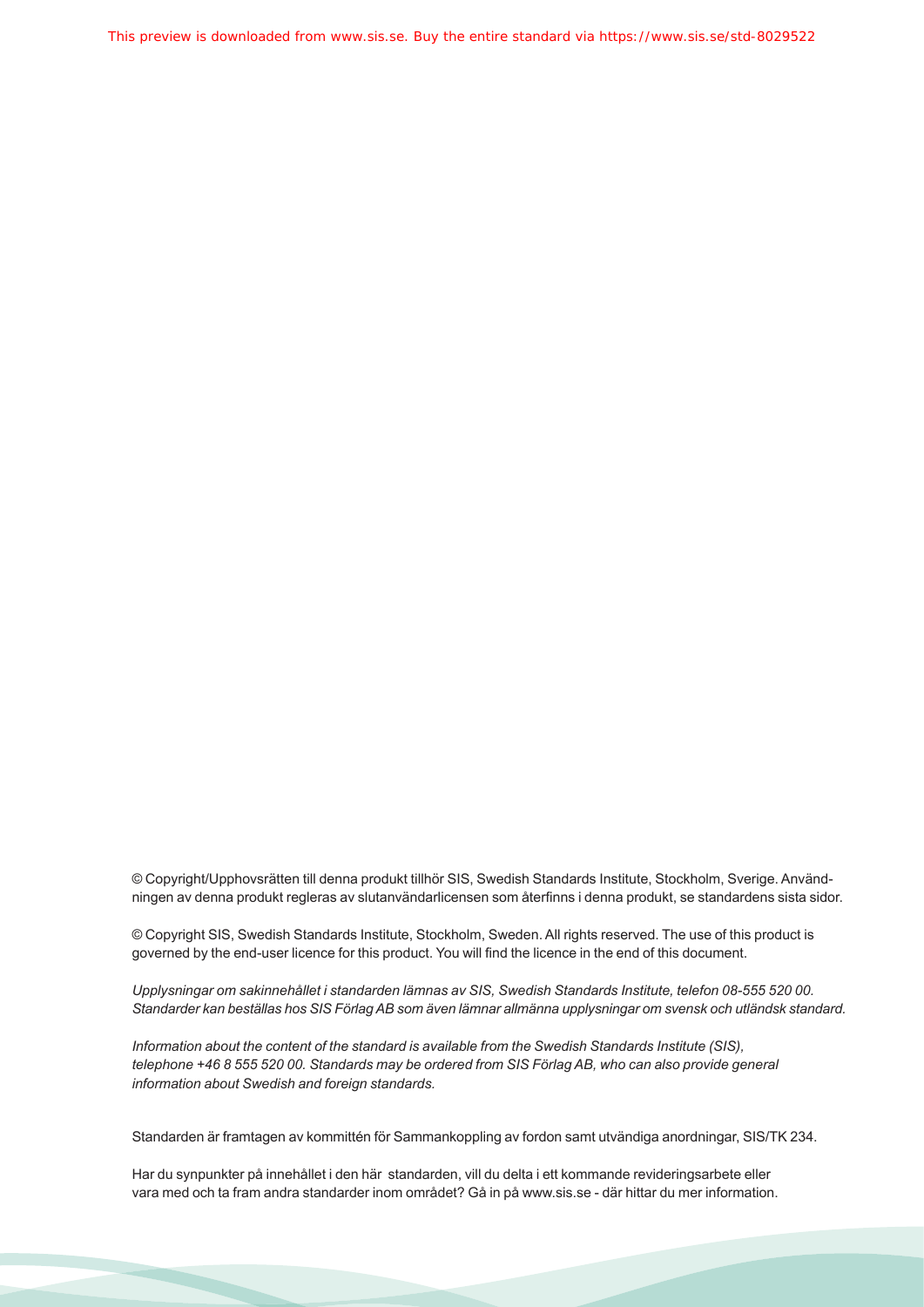## SS 550000-1:2017 (En)

## **Table of content**

| $\mathbf 1$             |                                                                               |  |
|-------------------------|-------------------------------------------------------------------------------|--|
| $\overline{2}$          |                                                                               |  |
| $\overline{3}$          |                                                                               |  |
| $\overline{\mathbf{4}}$ |                                                                               |  |
| 4.1.                    |                                                                               |  |
| 4.2.                    |                                                                               |  |
| 5 <sub>5</sub>          |                                                                               |  |
| 5.1                     |                                                                               |  |
|                         |                                                                               |  |
|                         | 5.1.2. Dimensional requirement on drawbeam for mounting of drawbar coupling 6 |  |
|                         |                                                                               |  |
|                         |                                                                               |  |
|                         |                                                                               |  |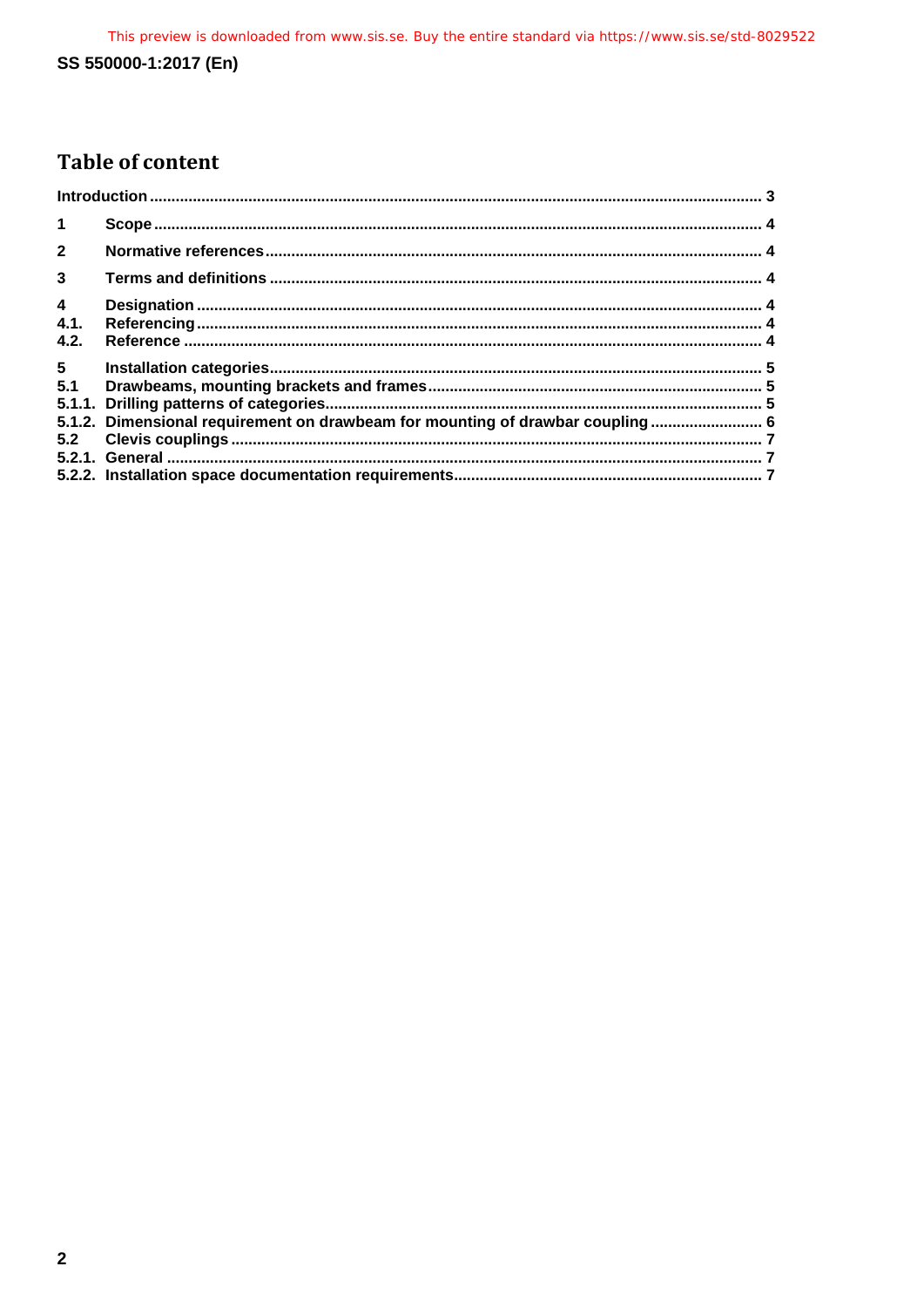### <span id="page-4-0"></span>**Introduction**

This standard is applied to clevis coupling for commercial vehicles. This standard is part of the series SS 550000. There are two series of standards which concern interchangeability. The interchangeability is divided into two parts, interchangeability in installation and interchangeability in application.

The series of standards include:

SS 550000-1, *Commercial road vehicles – Interchangeability in installation – Part 1: Drawbar coupling*

SS 550000-2, *Commercial road vehicles – Interchangeability in installation – Part 2: Drawbar eye*

SS 550100-1, *Commercial road vehicles – Interchangeability in application – Part 1: Clevis coupling 57 mm*

SS 550100-2, *Commercial road vehicles – Interchangeability in application – Part 2: Drawbar eye 57 mm*

This standard draws on SS-ISO 3584. SS-ISO 3584 defines 50 mm clevis coupling while a standard for 57 mm clevis coupling has hitherto been missing. While introducing a standard for 57 mm clevis couplings a new structure is introduced to this new standard. It is splitting information relevant for OEM:s from information relevant to end users. Furthermore, many non-value adding dimensions are deleted from the standard as compared to SS-ISO 3584. The current series of national standards focus on the geometric compatibility with specific address to 57 mm clevis couplings which are dominating in Sweden. A number of different coupling classes based on different performance values as in SS-ISO 3584 are not adopted in this standard. Hence the structure becomes simpler. Further information on interchangeability in installation is needed when mounting the equipment i.e. one or a couple of times during the lifetime of the vehicle. Information on interchangeability in application is needed almost every day. Accordingly, the structure of this series of standards, is tuned to the need of the user at different stages.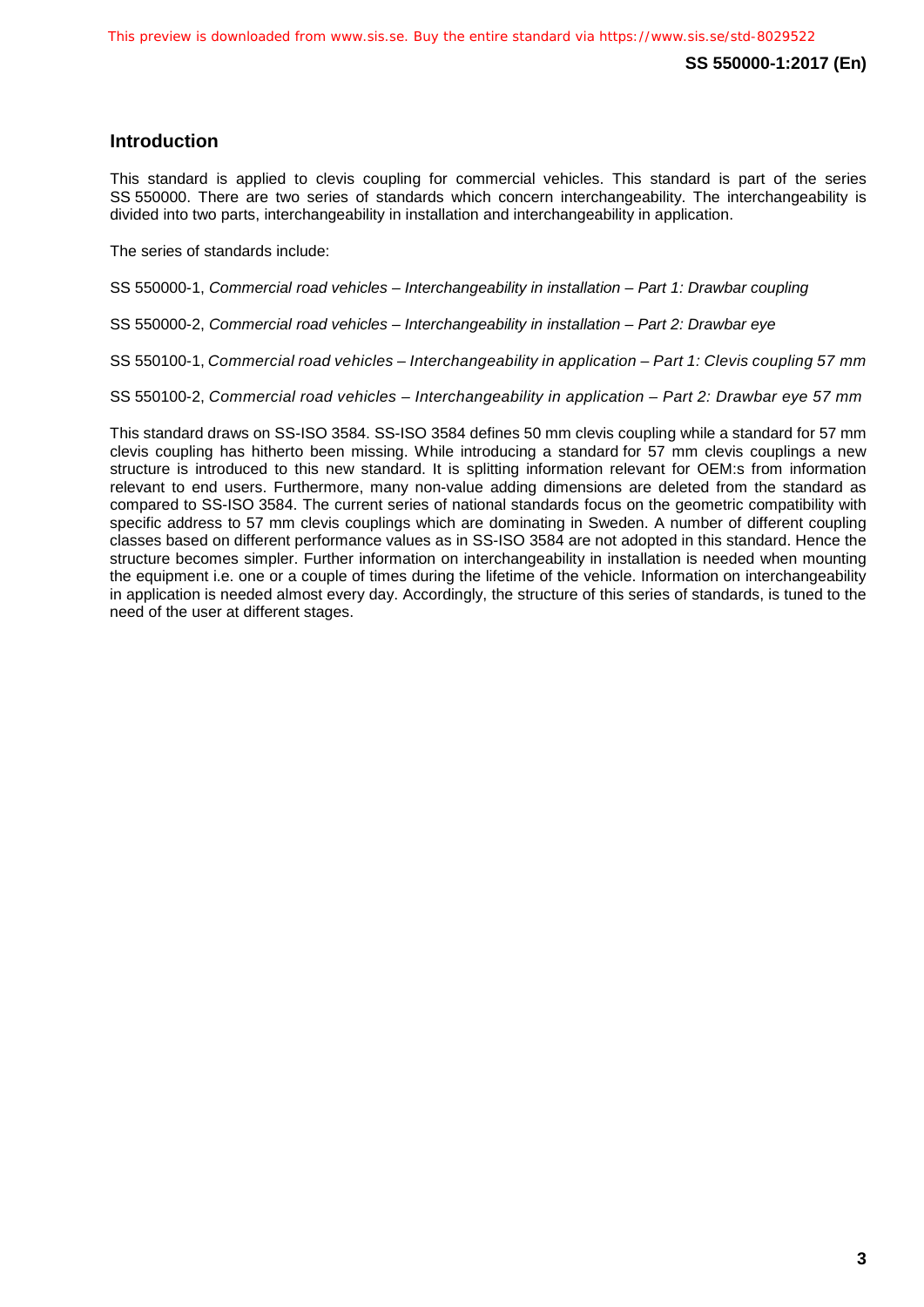#### **SS 550000-1:2017 (En)**

#### <span id="page-5-0"></span>**1 Scope**

This Standard specifies the characteristics necessary for interchangeability in installation of clevis couplings on the frame (cross member, drawbeam or mounting bracket) of towing vehicles for trailer.

This Standard is applicable to drawbar couplings intended for connection to trailers equipped with a drawbar having a drawbar eye.

Characteristics not specified are left to the discretion of the component manufacturer.

#### <span id="page-5-1"></span>**2 Normative references**

There are no normative references in this document.

#### <span id="page-5-2"></span>**3 Terms and definitions**

For the purposes of this document, the following terms and definitions apply.

#### **3.1**

#### **drawbeam**

structure on which a drawbar coupling can be installed and through which coupling forces are transferred to the chassis frame

#### **3.2**

#### **drawbar eye**

component fitted to the forward extreme of the drawbar to enable mechanical coupling to a drawbar coupling. A drawbar eye can be either toroidal or have a specific detailed design with a specific internal diameter

#### **3.3**

#### **drawbar coupling**

component that by means of a bolt or hook locks the drawbar eye to the towing vehicle

#### **3.4**

#### **clevis coupling**

drawbar coupling that has a clevis to hold a bolt that locks the drawbar eye to the towing vehicle

**3.5**

#### **hook coupling**

drawbar coupling that has a hook to which the drawbar eye is locked to the towing vehicle

#### <span id="page-5-3"></span>**4 Designation**

#### <span id="page-5-4"></span>**4.1. Referencing**

Reference may be made to this standard for drawbar couplings mounting dimensions on the frame.

#### <span id="page-5-5"></span>**4.2. Reference**

Drawbar coupling installations meeting the requirements of this standard shall be identified by the following information, in the order given:

a) reference to this standard

b) number of category according to Table 1

EXAMPLE SS 550000-1 – Category 2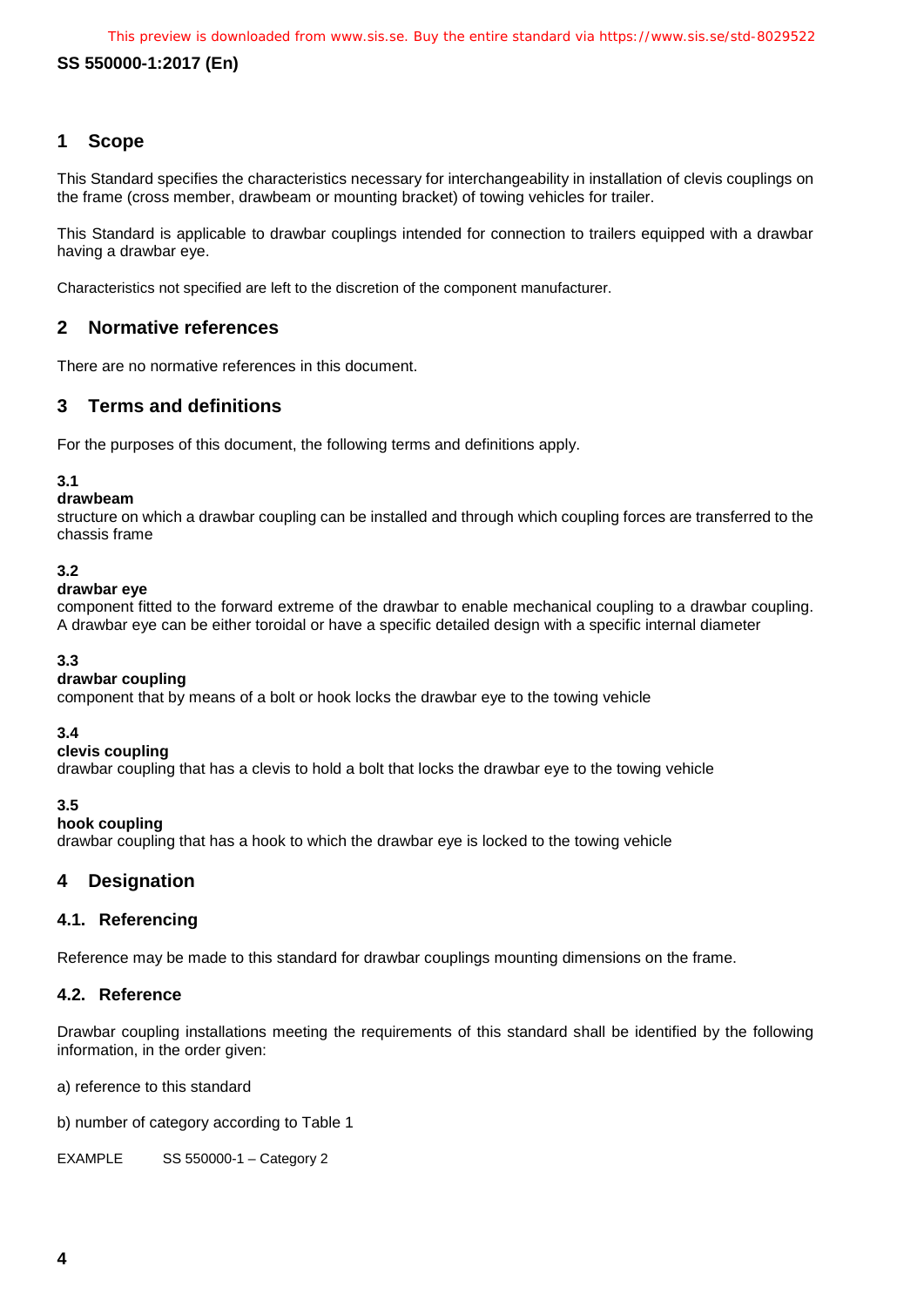**SS 550000-1:2017 (En)**

### <span id="page-6-0"></span>**5 Installation categories**

#### <span id="page-6-1"></span>**5.1 Drawbeams, mounting brackets and frames**

The installation categories shall have dimensions as stated in Table 1 and Table 2 below.

#### <span id="page-6-2"></span>**5.1.1. Drilling patterns of categories**

The dimensions of the categories of drilling pattern (see Figure 1) shall be as given in Table 1.

#### **Table 1 – Drilling patterns of categories**

Dimensions in millimeters

|                  | Category |      |     |     |                |  |  |
|------------------|----------|------|-----|-----|----------------|--|--|
| <b>Dimension</b> |          |      |     |     |                |  |  |
|                  | 83       | 83   | 120 | 140 | 160            |  |  |
| E <sub>2</sub>   | 56       | 56   | 55  | 80  | 100            |  |  |
| $D_1$            | -        | 55   | 75  | 85  | 95             |  |  |
| D <sub>2</sub>   | 10,5     | 10,5 | 15  |     | 2 <sup>1</sup> |  |  |